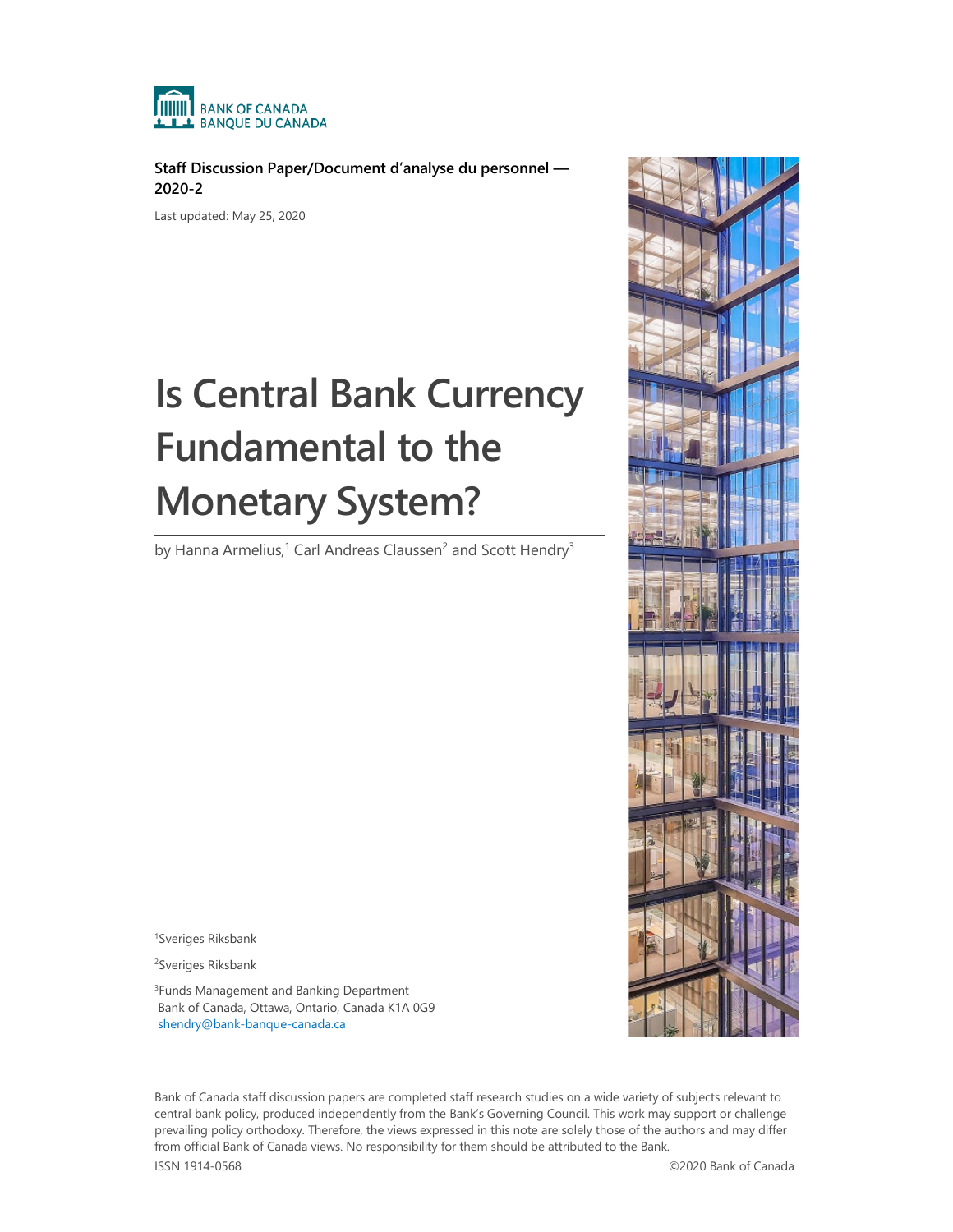# **Acknowledgements**

This note has benefited from discussions and comments from many colleagues at the Sveriges Riksbank. We thank Paola Boel and Christoph Bertsch for their useful comments on an earlier draft. Views in this note are those of the authors and should not be interpreted as the views of the Riksbank or the Bank of Canada.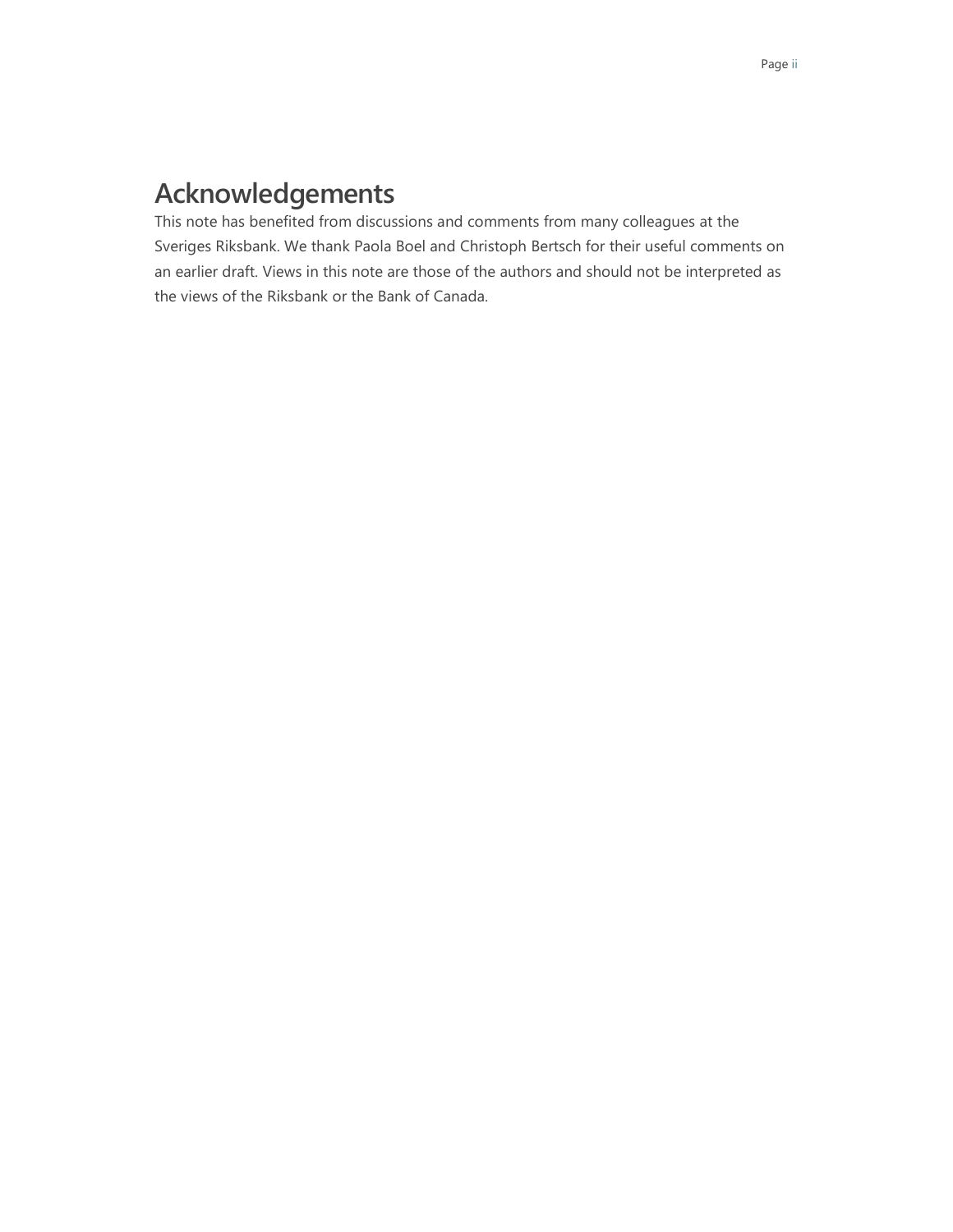# **Abstract**

In this paper, we discuss whether the ability of individuals to convert commercial bank money (i.e., bank deposits) into central bank money is fundamentally important for the monetary system. This is a significant question since the use of cash—the only form of central bank money that the public currently has access to—is declining rapidly in many countries. The question is highly relevant to the discussion around whether central banks need to issue a retail central bank digital currency (CBDC). We conclude that depositors' need for control could be a reason why cash or a CBDC is essential, even in countries with strong measures safeguarding commercial bank money.

*Topics: Bank notes; Digital Currencies and fintech; Financial services; Payment clearing and settlement systems JEL codes: E, E4, E41, E42, E5*

# **Résumé**

Dans cette étude, nous cherchons à déterminer si la capacité des personnes à convertir la monnaie de banque commerciale, soit les dépôts bancaires, en monnaie de banque centrale revêt une importance fondamentale pour le système monétaire. Cette question est importante puisque l'utilisation de l'argent comptant – seule forme de monnaie de banque centrale actuellement accessible au public – diminue rapidement dans de nombreux pays. Elle entre certainement en ligne de compte dans le débat sur la question de savoir si les banques centrales doivent ou non émettre une monnaie numérique de banque centrale (MNBC) de détail. Nous concluons que le besoin de contrôle des déposants pourrait expliquer pourquoi les espèces ou une MNBC sont essentielles, même dans les pays dotés de mesures rigoureuses pour protéger la monnaie de banque commerciale.

*Sujets : Billets de banque; Monnaies numériques et technologies financières; Services financiers; Systèmes de compensation et de règlement des paiements Codes JEL : E, E4, E41, E42, E5*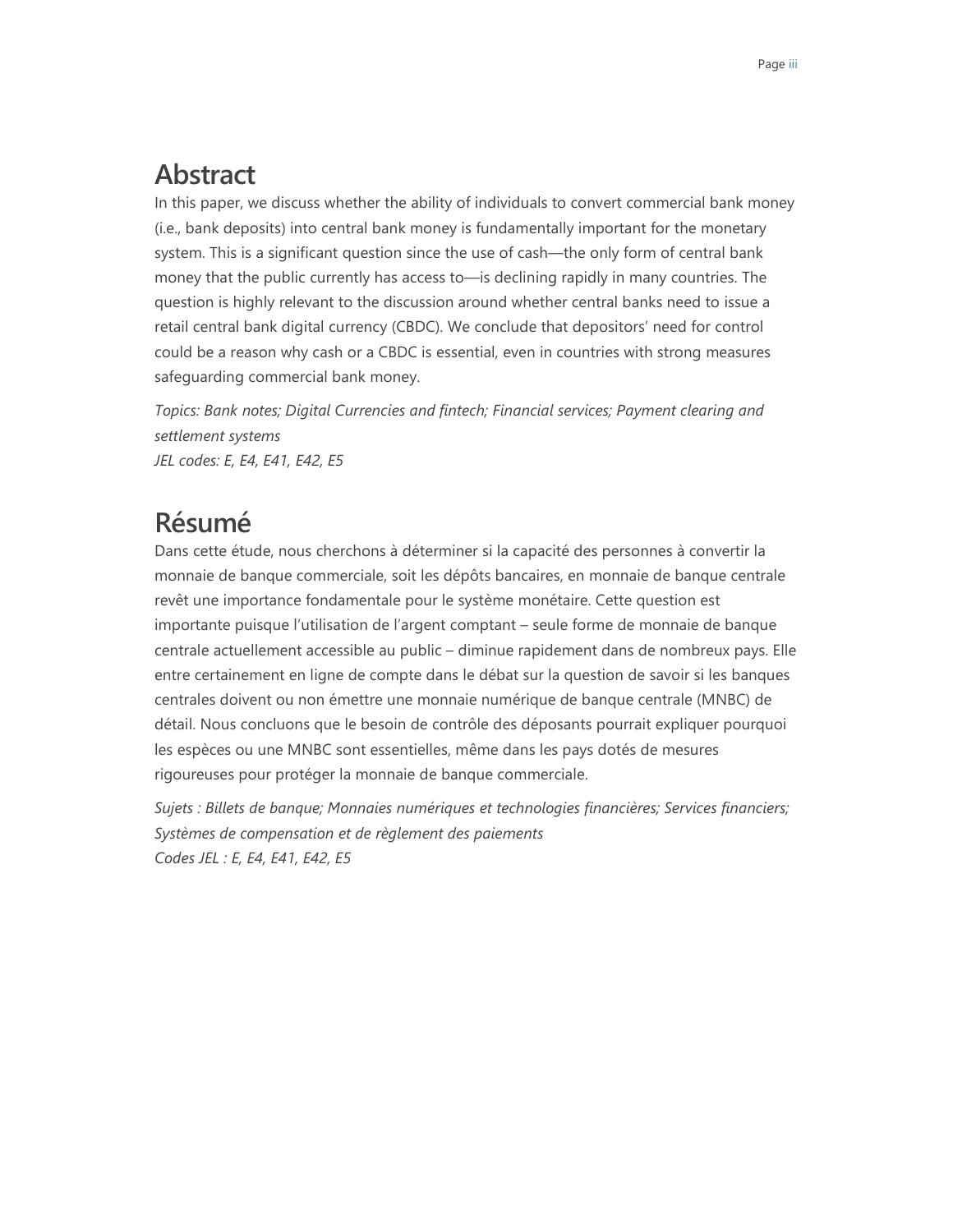*". . . you need as much public money as needed to anchor the trust in the currency."* – Cœuré (2019)

# **1. Introduction**

Cash is often considered fundamental to the national monetary system. For instance, some theories of money suggest that a monetary system needs cash or some form of "outside money." Similarly, many authors assume that convertibility into cash—that is, the fact that you can convert your bank deposits into cash whenever you want—underlies both the store of value function and the acceptability of commercial bank money.**[1](#page-3-0)** The convertibility function also allows one form of money to replicate the store of value and unit of account properties of another and therefore supports the "uniformity of money."**[2](#page-3-1)**

However, the use of cash is declining in many countries, and cash is on the verge of becoming marginalized in Norway and Sweden. If this development continues, the general public will no longer have access to central bank money.

In this paper, we discuss whether central bank money that is available to all—for instance, cash—is fundamentally important for the national monetary system. Our focus is mostly on the need for convertibility between commercial bank money and publicly available central bank money. The question is very important for countries where cash is becoming marginalized. If convertibility is fundamental and physical cash is disappearing, central banks might have to issue a modern electronic version of cash—a central bank digital currency (CBDC).

Our discussion proceeds in three steps.

-

We start by looking at what the literature has to say about the issue. Essentially, this literature suggests the government has to take measures to ensure that money is safe and trustworthy. However, these studies do not say that the government (or the central bank) necessarily has to issue its own money but suggest that it can just as easily strengthen measures that safeguard private money.

<span id="page-3-0"></span>**<sup>1</sup>** Money comes in different varieties. The most common are "central bank money" and "commercial bank money." Central bank money is money issued by the central bank. It is a liability of the central bank and typically takes the form of physical cash and reserves. Anyone can hold cash, while mainly banks can hold reserves. In the future, the general public may also hold balances at the central bank. We follow standard terminology and call such balances, including electronically tokenized balances, retail central bank digital currencies (CBDC). Commercial bank money is money issued by commercial banks. It is a liability of a bank, and nowadays it takes the form of balances held at commercial banks, i.e., commercial bank deposits. Throughout the paper, we use the terms "deposits" and "commercial bank money" interchangeably.

<span id="page-3-1"></span>**<sup>2</sup>** See, e.g., Andolfatto (2009, 14), who writes that "the demandability clause makes bank money more widely acceptable as a means of payment." Brunnermeier, James and Landau (2019, 26) presuppose that the safety of private money that is convertible into cash (or CBDC) is independent of the issuer. Brainard (2019, 3) writes, "Commercial bank money […] is widely used in part because people are confident that they can convert it on demand to the liability of another commercial bank or the central bank, such as physical cash."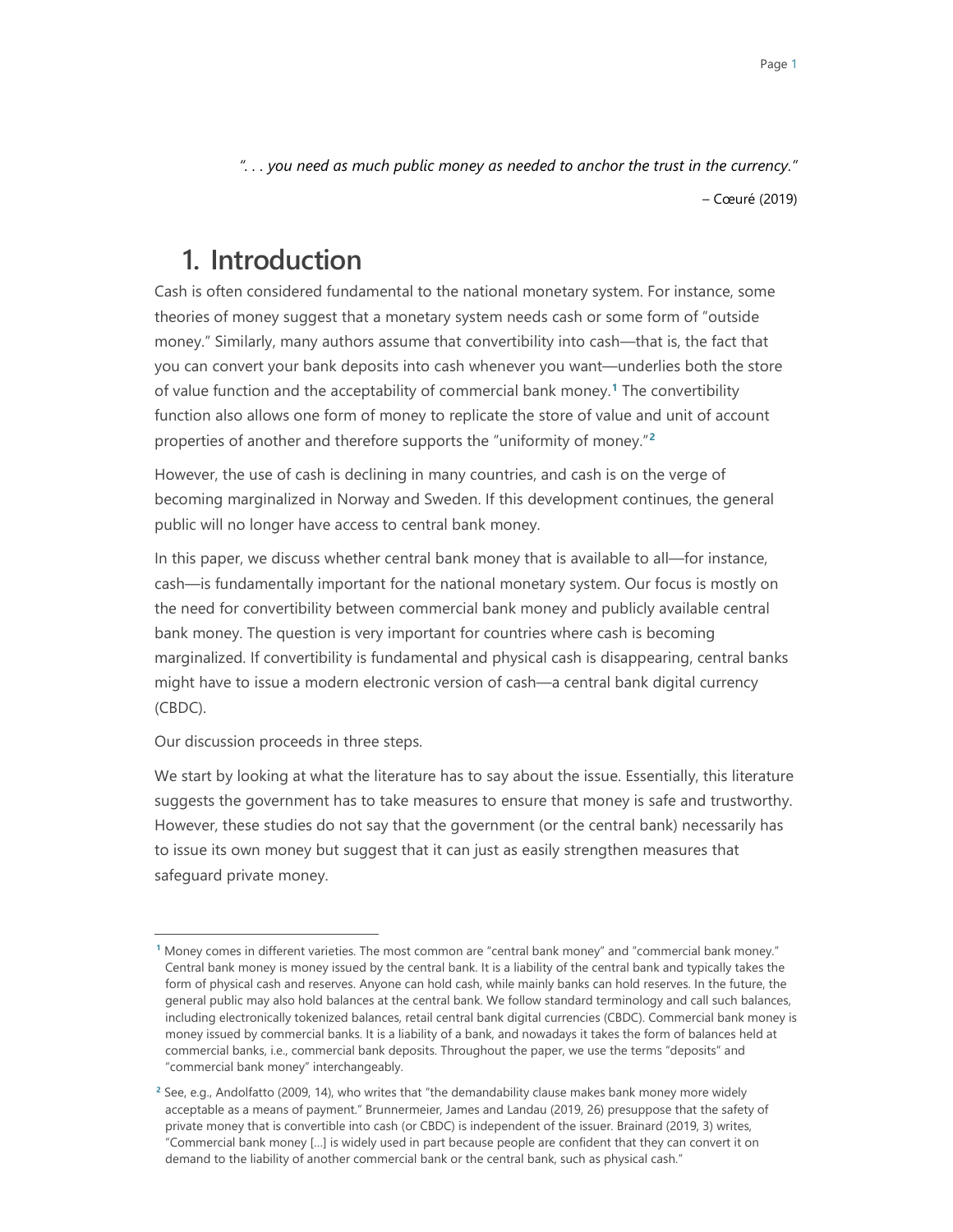In the second step, we therefore look at the measures that countries have put in place to protect—and to signal the intent of protecting—commercial bank money. Many countries have instituted such measures and have proven willing to protect deposits and the payment system in times of crisis. In those countries, commercial bank money is safe—at least up to the amount of the deposit insurance.

In the third step, we look for other reasons why cash or a CBDC can be fundamental to the monetary system. We introduce a (novel) mechanism that may make cash or a CBDC fundamental even if commercial bank money is safe: people who do not trust commercial bank money may still choose to hold it as long as they can easily convert it into central bank money. This mechanism finds support in the psychology literature, where it has been documented that people are more willing to take risks if they feel they are in control. This mechanism may also offset some of the bank-run risk that many associate with a CBDC.

In order to avoid misunderstandings, we would like to emphasize what we do not analyze in this paper:

- We do not analyze whether cash or a CBDC is needed to promote resilience and competition in the payment market.
- We do not evaluate whether central banks are necessary. We are only looking at the implications of lack of general public access to central bank money. We assume that banks can still hold reserves at the central bank. Thus, our analysis differs from the literature on completely private monetary systems.
- We do not analyze the physical aspect of cash.
- We do not discuss currency competition. Our focus is on monetary systems based on commercial bank money denominated in the same currency.
- We do not analyze whether a system with deposit insurance and implicit guarantees to the banking system is better than systems that have no need for deposit insurance, for instance, the Chicago plan.

We have structured the paper as follows. In Section 2, we look at what the literature has to say about our questions. In Section 3, we look at instituted measures that protect commercial bank money. In Section 4, we discuss reasons beyond safeguarding commercial bank money for why public access to central bank money might be fundamental. We summarize and conclude in Section 5.

# **2. The literature**

In this section, we focus on studies that formulate and test theories about money in formal models. We are not aware of any empirical literature that casts light on our questions. Economic theory provides many models of money, but only some are useful for the analysis of our questions.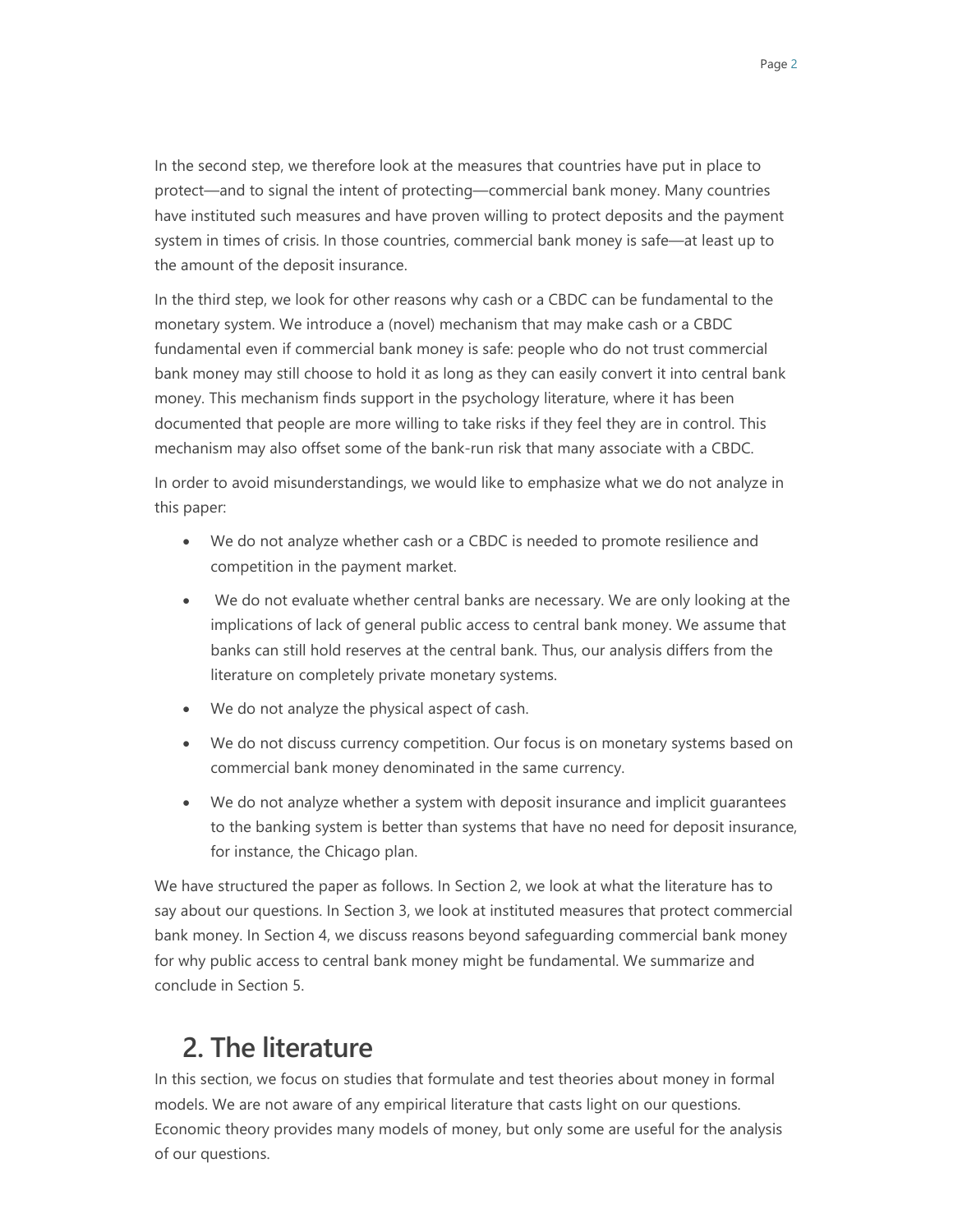Within the New Keynesian class of models, money sometimes enters directly as an argument in the utility function. We often call these "money-in-the-utility-function models" (see, e.g., Walsh 2010). These models are useful for studying monetary policy and other macroeconomic issues, but they are not useful for our question. This is because they do not distinguish between private and central bank money and they assume that money is accepted and used.

A somewhat older class of models uses a "cash-in-advance constraint" (see, e.g., Lucas and Stokey 1987). These models have two forms of money: cash and credit. A key assumption in the models is that agents need cash to buy certain goods. Thus, the public needs access to cash by assumption. However, these models also simply assume that agents trust and accept both forms of money.

The models that are useful with regard to our question are instead those that endogenously explain why a specific form of money is accepted and used. These are typically models where money is essential in the sense that it helps overcome some friction so that we can achieve higher welfare with a specific form of money than without. A common label for models with these features is "monetarist models" (see, e.g., Williamson and Wright 2010; Lagos, Rocheteau and Wright 2017).

These models point to two reasons why central banks may need to give the general public access to central bank money—that is, why they need to issue cash or a CBDC. Both reasons involve a lack of trust in private money:

- 1. Private credit, which can work as money, comes with credit risk. If this risk were too high, private credit would not work as money and the government would have to step in and offer safe money.
- 2. Private issuers of money may have incentives to issue more money than needed. This could create inflation that undermines the value of money. The government would therefore have to offer money that keeps its value.

We will now take a closer look at the mechanisms behind the two reasons why we might need cash or a CBDC. We will also explain why public protection of private money can be an alternative to general public access to central bank money. The exposition below is intuitive, informal and quite cursory. Our aim is to portray the main arguments in a simple way.

### **Credit as money or the basis for money**

If all agents in the economy could be trusted to honour all of their promises, then there would be no need for money. It would be sufficient to have a common bookkeeping system. However, in reality people cannot always be trusted to honour their promises, and bookkeeping is difficult when there are many agents. Therefore, we might need money in some form.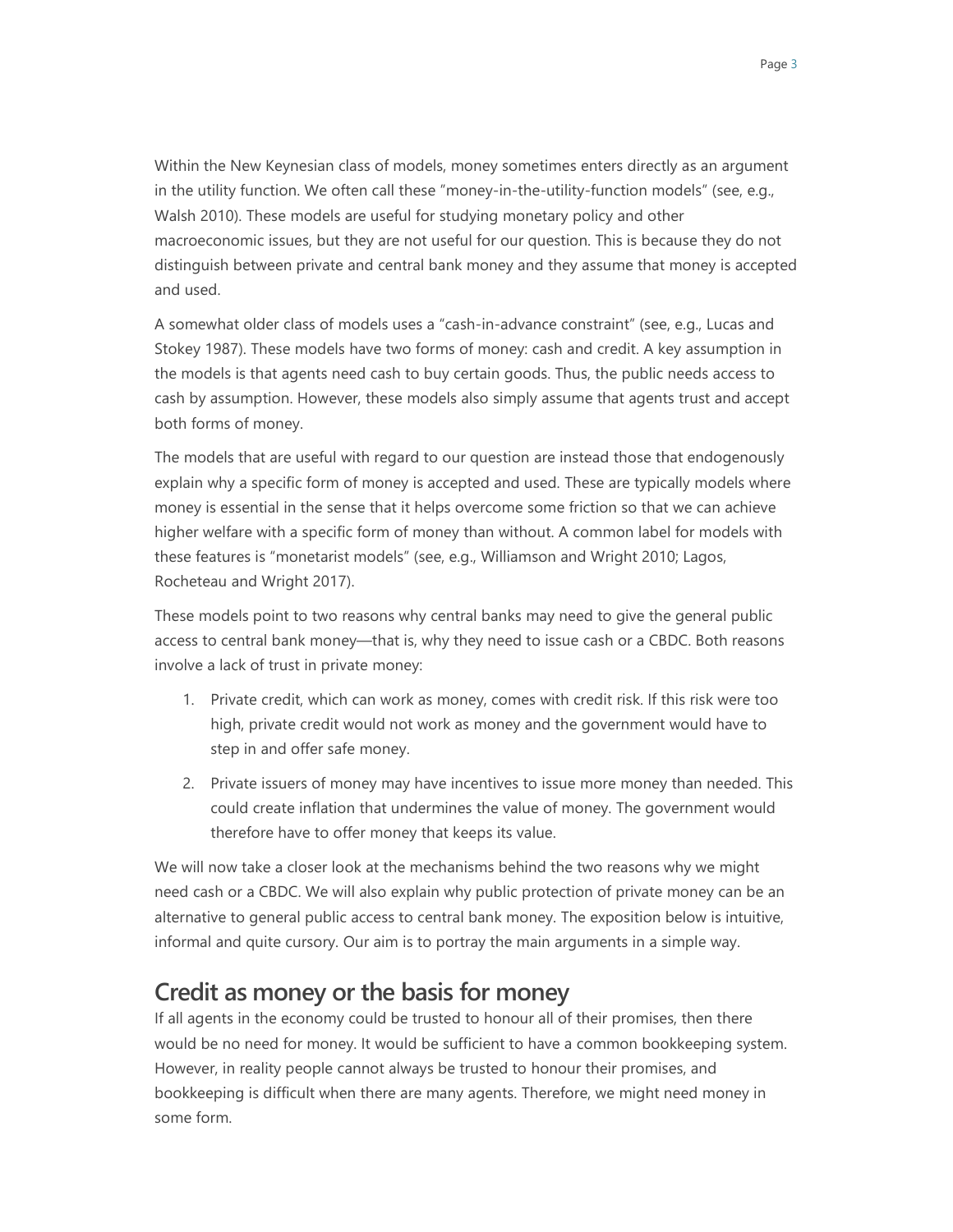To explain how credit can work as money or can form the basis for money, we use Wicksell's Triangle. Suppose that an apple producer wants to consume wheat, a wheat producer wants to consume books and a book producer wants to consume apples. Obviously, if there is no money and none of them can be trusted to keep their promises, trades will be hard to achieve unless all of them can meet in the same place at the same time. However, do we need central bank money (or some other form of outside money) for trades to take place?



#### Figure 1. Wicksell's Triangle

First, suppose that one of the agents, for instance the wheat producer, issues a credible IOU stating, "I owe you one kilo of wheat." The book producer then accepts this IOU as payment for a book, knowing they can hand it to the apple producer in exchange for an apple. The apple producer wants the IOU because it can be exchanged for a kilo of wheat. In this case, the IOU—which is in fact a credit given to the wheat producer—serves as money. Thus, in this situation there is no need for outside money. All welfare-enhancing trades take place using the IOU, and central bank money is not necessary. This simple example illustrates that measures that render the IOU trustworthy are sufficient and eliminate the need for cash or a CBDC.

An alternative to the IOU is to introduce a bank (see, e.g., Calvananti and Wallace 1999). The bank could issue a loan denominated in some unit of account to the wheat producer. The wheat producer could then use the borrowed money to buy books. The book producer accepts the money because they can use it to pay for apples. This is because the apple producer knows the wheat producer will accept the money, since the wheat producer needs it to pay back the loan. Thus, in this case all welfare-enhancing trades also take place using the money issued by the bank based on the credit. Therefore, central bank money is not necessary. This simple example illustrates that measures that safeguard credit repayment render bank credit trustworthy and useful.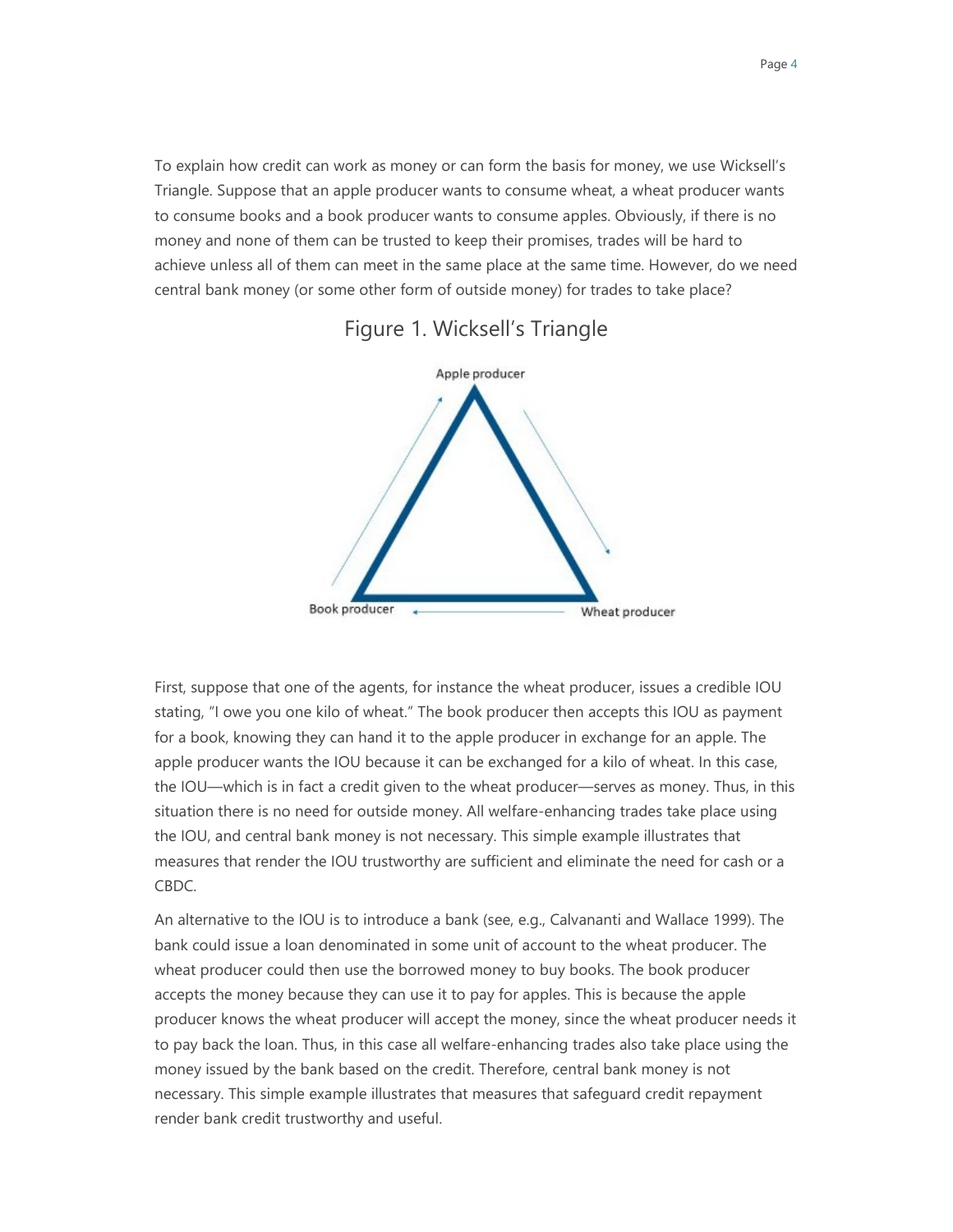In the examples above, agents trade only once. If agents make trades more than once and their previous behaviour (histories) can be observed, then trust in private money may arise endogenously. If agents want to trade repeatedly, they might prefer not to default in order to be able to trade in the future. The reason is that a previous default on an IOU or a credit can destroy future IOUs or credits. This illustrates that when people want to trade repeatedly, they—and thereby the money created inside the system—endogenously become trustworthy. However, the literature also shows that this mechanism is weakened in the presence of other frictions: for instance, the time it takes to verify whether an agent has honoured previous promises. Kocherlakota and Wallace (1998) and Mills (2007), for example, show that if there are lags in updating histories, contracts cannot be enforced. Their models reveal a need for outside money such as central bank money. However, and similarly to other models, an alternative would be for the government to put measures in place that enforce contracts.

In Sanches's (2016) model, banks themselves find it optimal to set up measures that protect deposits. In his model, there is no role for outside money at all. Thus, the private sector finds a solution that does not involve central bank money. Again, theory suggests that it is not essential that the general public has access to central bank money.

The examples above revolve around the need for money when people cannot meet in the same place: what the literature sometimes calls "separation in space." Other theories explain the need for money when there is "separation in time." Samuelson (1958) is a prominent example. Regarding our question, these studies, like those on separation in space, also show that public central bank money is not needed if instituted measures can provide sufficient trust in private money. Examples include measures that keep inflation in check and ensure sufficient enforcement or commitment to honour debt obligations.

The mechanisms explained above tend to suggest an "all-or-nothing" solution. Either central bank money is not needed and not used at all, or it is needed and agents use only central bank money. In reality, central bank money and commercial bank money co-exist and are in use simultaneously. In other theories and models in the monetarist literature, inside and outside money do co-exist. However, these theories are not relevant to our question, since they explain either why private money provides more flexibility than central bank money or why two types of money denominated in different currencies can co-exist and circulate in an economy.

For example, Bullard and Smith (2003) provide a model in which it can be welfare enhancing if private agents issue money in addition to the already-existing central bank money. This is because the amount of central bank money is fixed and independent of the needs of the economy. The model does not suggest that we need central bank money for private money to exist.

Another example is Kiyotaki and Wright (1989), whose paper forms the basis for much of the consequent literature. In their model, the two types of money that circulate have different properties: one type has a higher rate of return and the other is liquid. Also note that in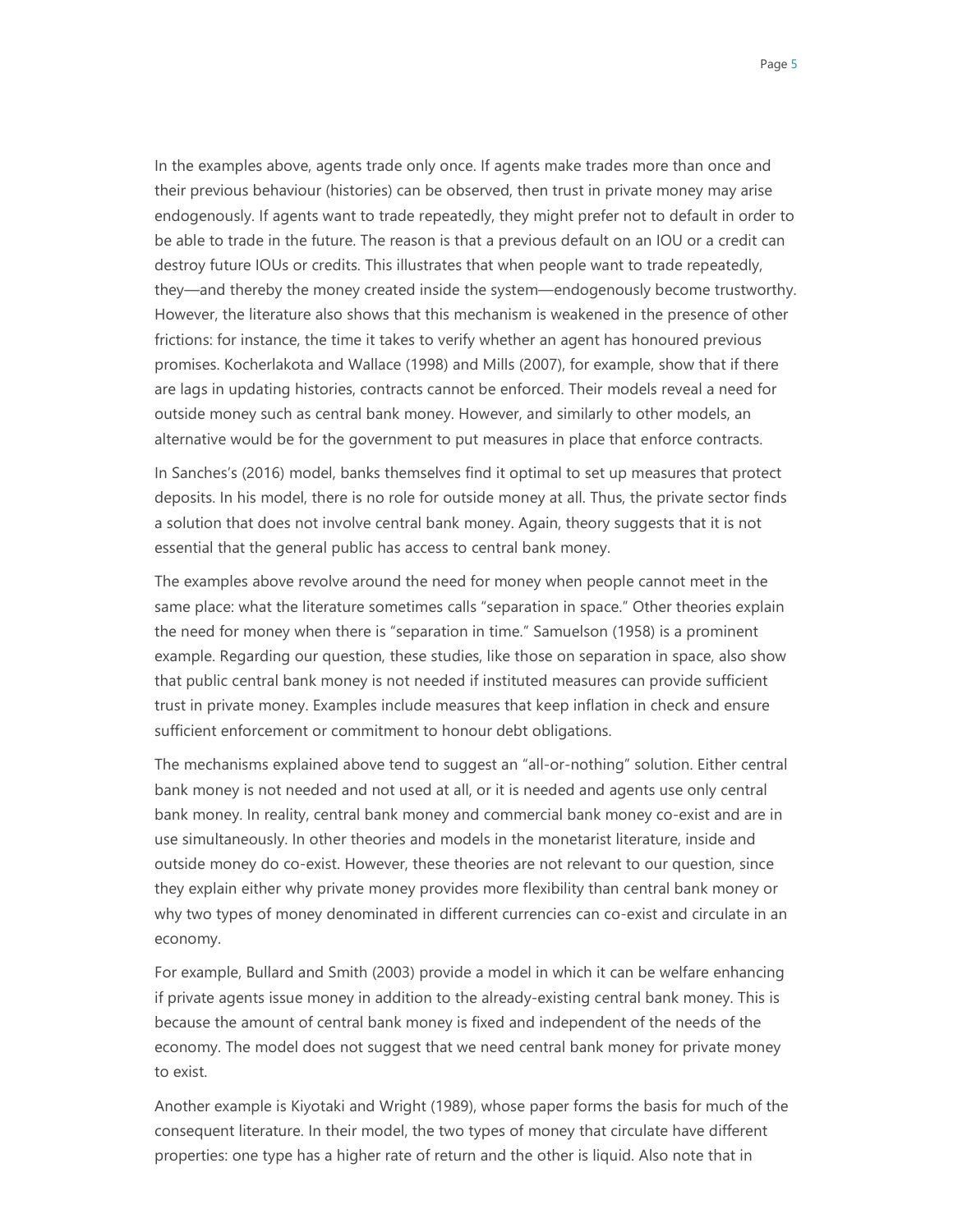Page 6

models where different money co-exists, they do not have one-to-one convertibility—and thus no uniformity of money. These models, and other similar ones, do not provide any mechanism whereby public access to central bank money (or outside money) is a necessary condition for private money. They do, however, highlight that the co-existence of two types of money implies that neither of them strictly dominates across all characteristics. Users trade off one characteristic dimension for another when making their portfolio choice of what monies to hold.

One of the most influential models of banking is Diamond-Dybvig's (1983). The model explains how banks can help the economy reach a first-best solution through their ability to create short-term liquidity. This model is not about money per se, but rather about the consequences of mismatching maturities in the banks' assets and liabilities. Nevertheless, an important conclusion from the model is that securing bank deposits through deposit insurance, or some other means, is crucial for the stability of the financial system.

What does all this say about our question? Basically, it says that central bank money that is available to all is needed if bank money is not trustworthy and therefore not accepted. A corollary is that the government and the central bank will have two options. They can issue central bank money that is available to the general public, or they can put measures in place that safeguard bank money. Therefore, the literature that argues credit works as money or forms the basis for money does not suggest that cash or a CBDC is fundamental to the monetary system. It suffices to have strong measures that protect commercial bank deposits. In a later section, we take a closer look at these.

#### The temptation of private issuers to over-issue

We now turn to the second mechanism in the monetarist models that may lead to the need for general public access to central bank money, namely, the temptation for agents to issue more money than needed. The assumption behind this is that money-issuing agents make a profit on money issuance similar to seigniorage or net interest rate margins. They therefore have incentives to over-issue money, which can result in money losing value.

The mechanism is quite intuitive. Suppose two types of money are available: central bank money and private money. Furthermore, suppose they are not necessarily convertible at par. If issuance of central bank money is under control and well managed, inflation in terms of central bank money remains in check and central bank money will keep its value. In this sense, central bank money is "good money." The mere existence of central bank money as a stable alternative, then, induces private money issuers to not over-issue, and private money becomes trustworthy. Thus, central bank money's role as a competitor, rather than its convertibility, lends credibility to private money. Also note that the problem of over-issuance disappears if the money issuers can be sufficiently monitored: that is, if instituted measures are strong enough (see, e.g., Cavalcanti-Wallace 1999; Gu, Mattesini and Wright 2013). Hayek (1990) suggests that competition among private money issuers is enough to render private money safe.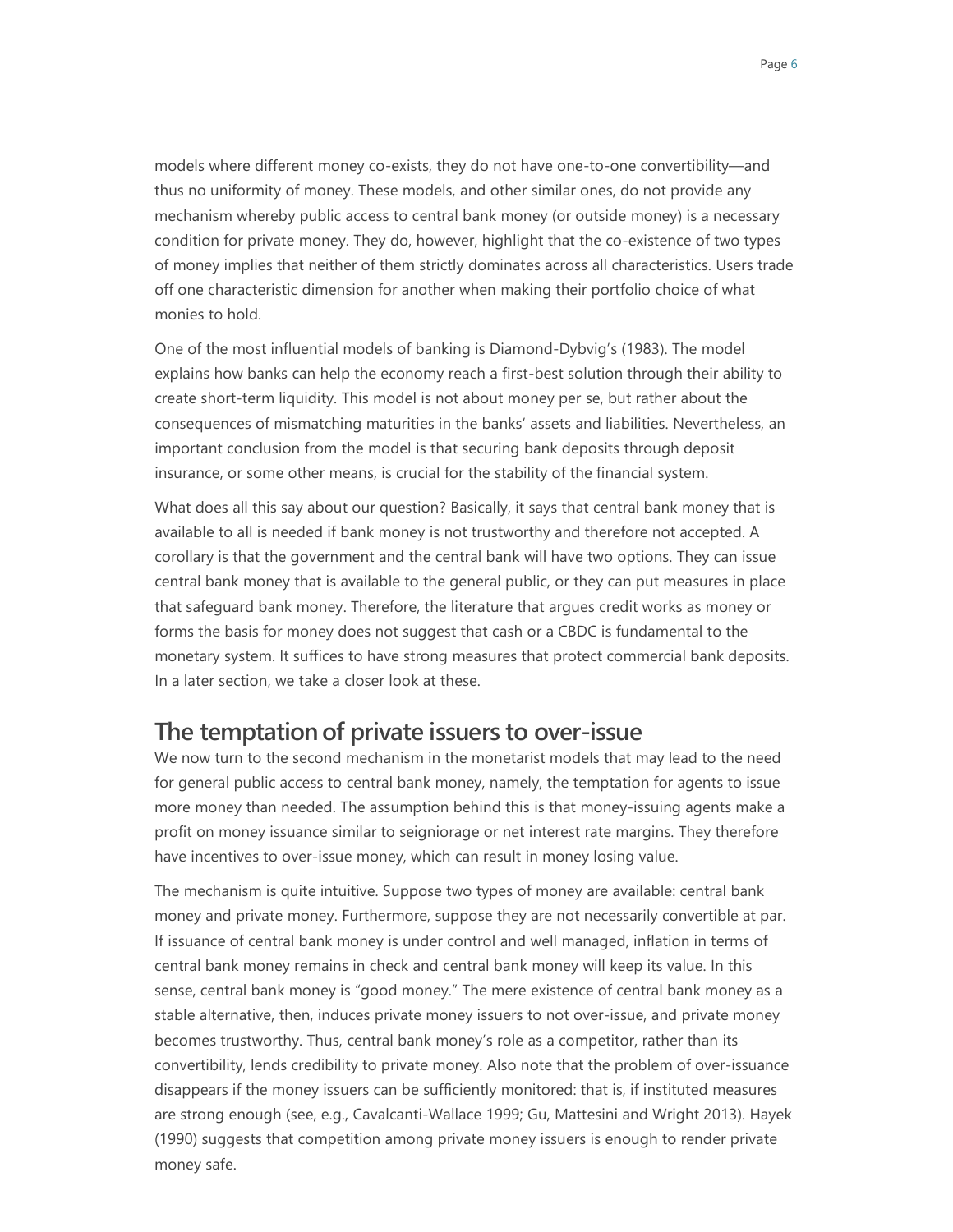We nevertheless conclude that these models do not directly relate to our question, for two reasons:

- 1. Under current (real-world) regulation and monetary policy arrangements, credit demand restricts commercial banks' money creation. Credit demand, in turn, is determined by the central bank's monetary policy. Thus, under the current monetary policy regime, the risk that banks over-issue money to the extent that it leads to high inflation is not a matter for concern. However, over-issuance in the sense that banks may extend too much credit can still be a concern, for instance, if banks' capital requirements are too low. Our point here is only that banks cannot extend more credit than what is demanded at a given rate of interest.
- 2. In these models, the two forms of money do not have one-to-one convertibility. Thus, they are more about two different currencies than about a monetary system with commercial bank money denominated in the same currency as central bank money.

# **3. Measures that safeguard commercial bank money**

What measures can safeguard commercial bank money? To what extent are they in place? Are they sufficient to render commercial bank money trustworthy? In this section, we consider these questions.

## **Laws, regulations and supervision**

Legal frameworks and practices that support contract enforcement make loan defaults less likely. That reduces the vulnerability of banks and increases the safety of bank money. Similarly, regulatory frameworks for banks make bank money safer. The frameworks typically prescribe minimum capital levels, accounting standards, disclosure standards and so on. Regulation also describes what measures will be taken and what will happen if a commercial bank becomes insolvent or runs into illiquidity or other problems. Finally, supervision is supposed to ensure that the banks comply with regulations. Member countries of the Organisation for Economic Co-operation and Development (OECD) and many other countries have these measures in place.

## **Facility of lender of last resort**

Commercial banks can run into illiquidity even in countries where strong laws, regulation and supervision are in place. Seen in isolation, this may undermine the trust in commercial bank money. For this reason central banks have the facility to act as lender of last resort, whereby banks that run into a temporary liquidity shortage can borrow from the central bank against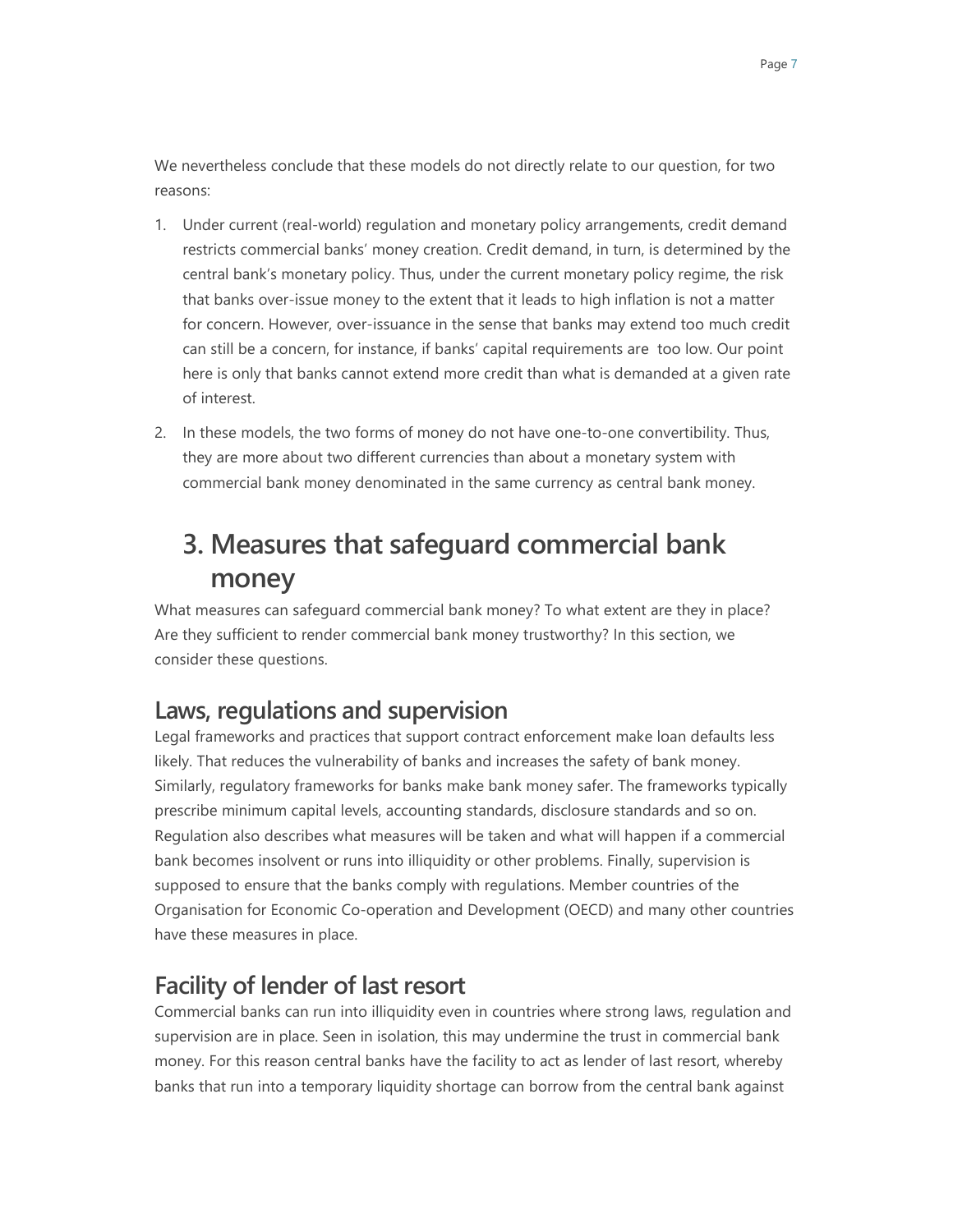collateral. This facility makes commercial bank money safer and thereby more trustworthy. It is a key function of all central banks.**[3](#page-10-0)**

#### **A focus on depositors and the payment system**

Banking resolution frameworks specify how authorities will handle insolvent and bankrupt banks. If these frameworks focus on saving depositors' money and keeping the payment system up and running, that makes commercial bank money safer and enhances trust in commercial bank money.

The current legal framework regarding bank resolution in the European Union (the Bank recovery resolution directive) states that responsible government agencies will make sure that when major banks are under resolution, their customers' accounts will remain open.

When it comes to banking resolution, it is worth noting that government finances and the strength of the balance sheet of the central bank may matter. To see why, consider an insolvent bank. The central bank, or some other relevant national authority, will have at least two options if it wants to save the funds of the depositors in such a bank:**[4](#page-10-1)**

- 1. It can restore the bank's balance sheet by injecting necessary new capital.**[5](#page-10-2)**
- 2. If there is another solvent bank, it can liquidate the insolvent bank, sell the bank's assets, add sufficient capital and move the deposits to that other solvent bank.

In the unlikely event that all banks are insolvent, the central bank—or other relevant authorities—can use option (1) for all banks, or option (1) for some banks and option (2) for the rest of the insolvent banks.

The capital that is injected through such operations can come from two sources: either the central bank's equity capital or capital from the government. If the government finances the operation, it needs to be able to raise enough capital. If capital from the central bank finances the recapitalization, the central bank's equity capital falls. The funds needed might even be larger than the central bank's equity. Thus, for such a large recapitalization to be possible, we must allow the central bank to operate with low or negative equity, or the government must be able to raise enough capital.

Theoretically, central banks can operate very well with negative equity. One reason is that a central bank cannot run into liquidity problems because it is legally entitled to pay its bills with the money it creates. If not through physical cash or a CBDC, it will pay by issuing bank

-

<span id="page-10-0"></span>**<sup>3</sup>** The lender-of-last-resort facility is dependent on the existence of neither cash nor a CBDC. As long as the central bank accepts a sufficiently wide set of collateral, it can bridge the bank's liquidity shortage by lending bank reserves. Central banks can create such credits "out of thin air."

<span id="page-10-1"></span>**<sup>4</sup>** According to current legislation, a central bank within the European Union cannot bail out an insolvent bank. However, in real life it is often hard to separate between liquidity and solvency problems during a crisis. Furthermore, the central bank is part of the state and this section gives a theoretical exposition.

<span id="page-10-2"></span>**<sup>5</sup>** Preferably, the central bank should also take ownership of the bank if the original equity capital has been wiped out by the losses.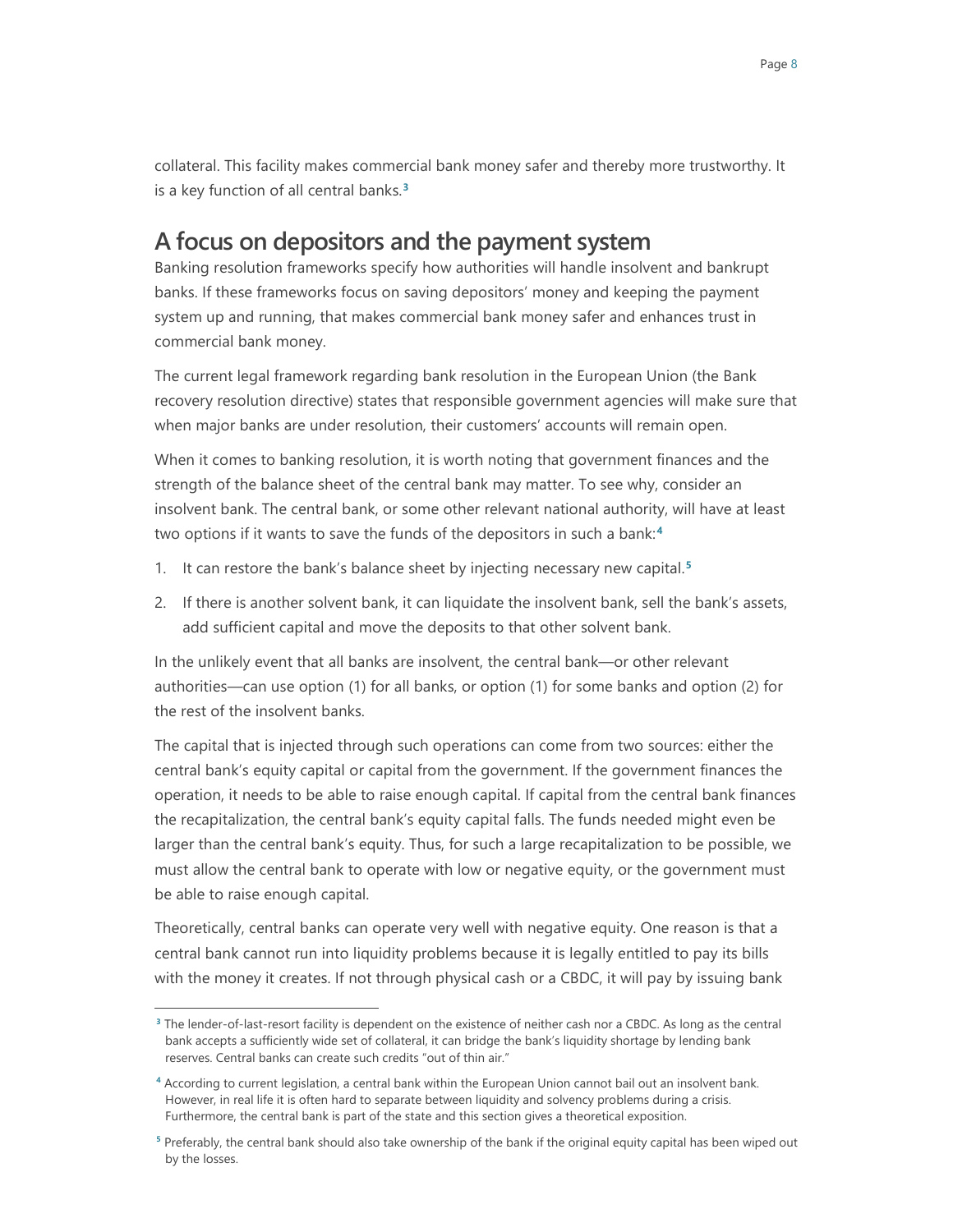reserves. The other reason is that, unlike other financial institutions, central banks are not legally forced to implement recovery measures or go into administration ("go bankrupt") when their equity is negative. And indeed, several central banks operate or have operated successfully with negative equity. The Czech National Bank and the central bank of Chile, for instance, have operated for years with negative equity without experiencing any ill effects on their reputations or operations.

There could nevertheless be a limit to how low the negative equity can become before the situation becomes unsustainable, for instance, because it gives the central bank incentives to embark on inflationary policies or simply because the central bank will lose its reputation or room to manoeuvre. Thus, we conclude that in countries with relatively low government debt, a well-run central bank and institutional arrangements that keep inflation in check, it is reasonable to believe that deposits in failed banks can be protected even in a systemic crisis.

#### **Deposit insurance**

Deposit insurance is a promise by the government to assure consumers that money held as deposits in commercial banks are safe, at least up to a certain amount. It is a powerful measure set up to communicate the authorities' intent to protect deposits. It enhances trust in commercial bank money, in particular in times of crisis.

Deposit insurance schemes are typically not fully funded. For instance, the US Federal Deposit Insurance Corporation (FDIC) web page states, "FDIC insurance is backed by the full faith and credit of the United States government." It does not state that the government has a designated account with money already earmarked for deposit insurance. Thus, if the crisis is sufficiently large, the scheme cannot provide full compensation for all deposits covered without additional funding. However, as explained above, the authorities can guarantee deposits even if a deposit insurance scheme is absent or underfunded.

#### **Is commercial bank money safe enough?**

In most advanced economies, all of the measures mentioned above are in place. Furthermore, during past financial crises, public authorities have proven willing and able to protect commercial bank deposits in many countries, including in the United States in 2008–09. In both Sweden and Norway, countries where cash seems to be disappearing, the governments have also proven willing and able to protect commercial bank deposits in times of systemic banking crises. The payment systems have been up and running without interruptions and no reductions have been applied to the value of commercial bank deposits.

Based on the discussion above, we can conclude that in countries with strong institutions and sound government finances and macroeconomic policies, commercial bank money is safe up to the limit of the deposit insurance guarantee—and in practice even above that. Thus, given this, and according to the theory described above, it seems that neither cash nor a CBDC are fundamental to the monetary systems in these countries. However, even if commercial bank money is safe, cash or a CBDC may be essential to the monetary system for other reasons.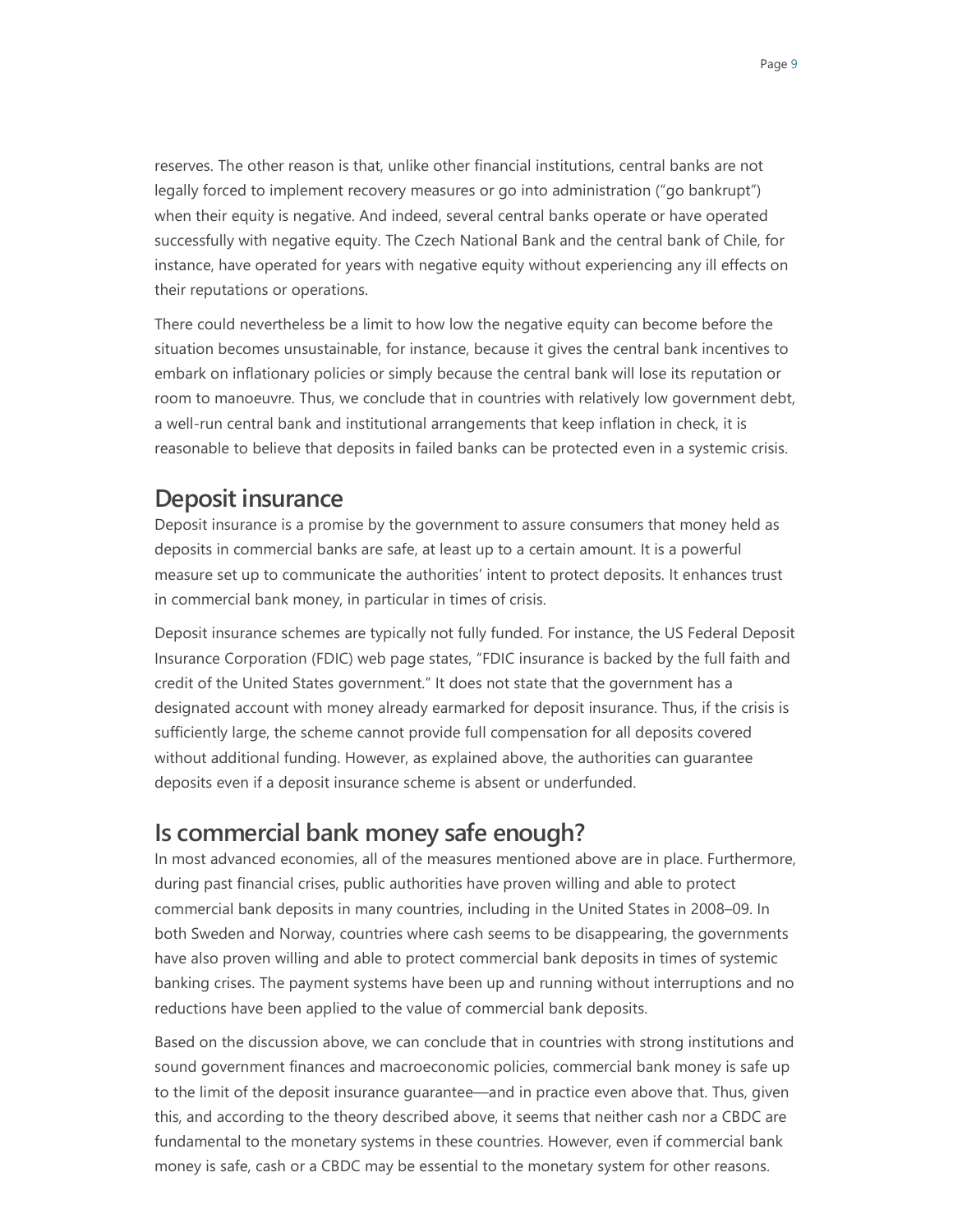# **4. Other reasons why public central bank money might be essential**

In this section, we discuss two reasons beyond issues of the risks around bank money for why public access to central bank money might be essential. These are uniformity and control.

## **Uniformity of money**

A key feature of the current monetary system is that funds deposited in different banks exchange at par. This makes money issued by different banks uniform and is sometimes referred to as the "uniformity of money."

Cash is often considered fundamental to the uniformity of money. This is because when all commercial bank money is convertible into cash at par value, one commercial bank's money automatically becomes convertible into another commercial bank's money. Convertibility into a CBDC would support uniformity of money in the same way. Thus, if cash disappears, convertibility and the uniformity of money would be maintained by a CBDC.

However, cash or a CBDC are not the only mechanisms we can use to transfer money between individuals or to convert money issued by different commercial banks (or other money issuers) between them at par value. All commercial banks (and other money issuers) have access to central bank reserves, and all electronic payments are ultimately settled with central bank reserves. These facts are important parts of the mechanism to ensure the uniformity of money.

To see why, consider the example in Figure 2: bank A has given Mr. Olsson a loan of \$100, so that he has \$100 in his deposit account at bank A but also a debt of \$100. Mr. Olson wants to use the loan to buy a house from Ms. Svensson, who has a deposit account at bank B. To settle the payment, bank A will borrow \$100 in reserves from the central bank (or use \$100 that it already has deposited at the central bank). This money will then be transferred to bank B's account at the central bank. Bank B will then credit Ms. Svensson's account at bank B with \$100. Thus, in this case parity and convertibility between bank A's and bank B's money are maintained even though only the commercial banks, and not the general public (Mr. Olsson and Ms. Svensson), have access to central bank money.

Nothing in the example prevents bank B from crediting Ms. Svensson's account with only \$80. Also, in this case parity would be maintained. The difference from above is that now bank B has charged Ms. Svensson a fee of \$20. The \$20 will appear on bank B's balance sheet as increased capital. This would be no different from a case where bank B charged a fee of 20 percent to customers depositing cash at bank accounts at the bank. It makes no difference for this argument if bank A charges the fee.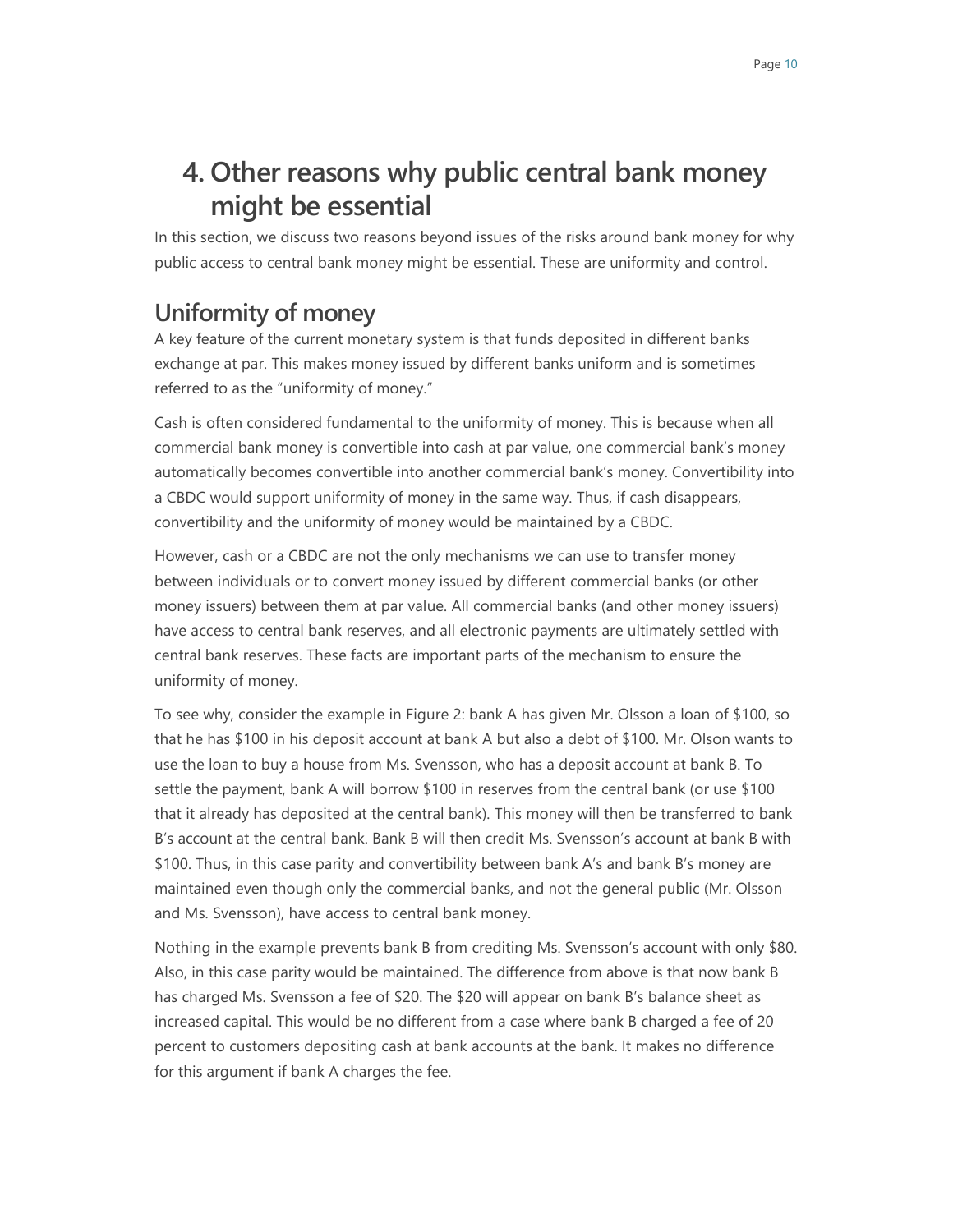

#### Figure 2. Settlement of a payment at the central bank

The mechanism outlined above describes how payments work in normal times when people are fully informed and have complete trust in the overall system. However, which parts of the mechanism are essential to restore uniformity in the case of a disequilibrium?

Suppose again that Mr. Olsson owes Ms. Svensson \$100 but that Ms. Svensson believes bank A is close to failure. If Ms. Svensson is fully informed about deposit insurance, resolution programs and other aspects of the financial system and trusts that the government has the will and resources to ensure the safe and continuous functioning of the payment system, then she will accept Mr. Olsson's payment as described above without any problem. However, if Ms. Svensson is not fully informed about the financial safety net or does not fully trust the capacity of the government to solve the problem, then she might make demands that threaten uniformity.

In this scenario, Mr. Olsson has three options to pay off his debt to Ms. Svensson:

- 1. go to the bank, withdraw cash (or CBDC) and deliver it to Ms. Svensson;
- 2. write a cheque**[6](#page-13-0)**; or

-

3. send money via, for instance, Swish in Sweden or Electronic Funds Transfer (EFT) in Canada. **[7](#page-13-1)**

Since Ms. Svensson does not trust bank A, she might prefer option (1), because this puts the risk on Mr. Olsson of obtaining the cash from bank A to settle the debt. She is unlikely to accept option (2) because she knows it could take days for the cheque to clear and for her to be certain she had her money. If she trusts that the payment in option (3) is close enough to

<span id="page-13-0"></span>**<sup>6</sup>** Cheques are still in use, although they have declined significantly in Canada and many other countries.

<span id="page-13-1"></span>**<sup>7</sup>** Swish is a real-time instantaneous payment system, while EFT in Canada can be very fast but it is not guaranteed to be instantaneous.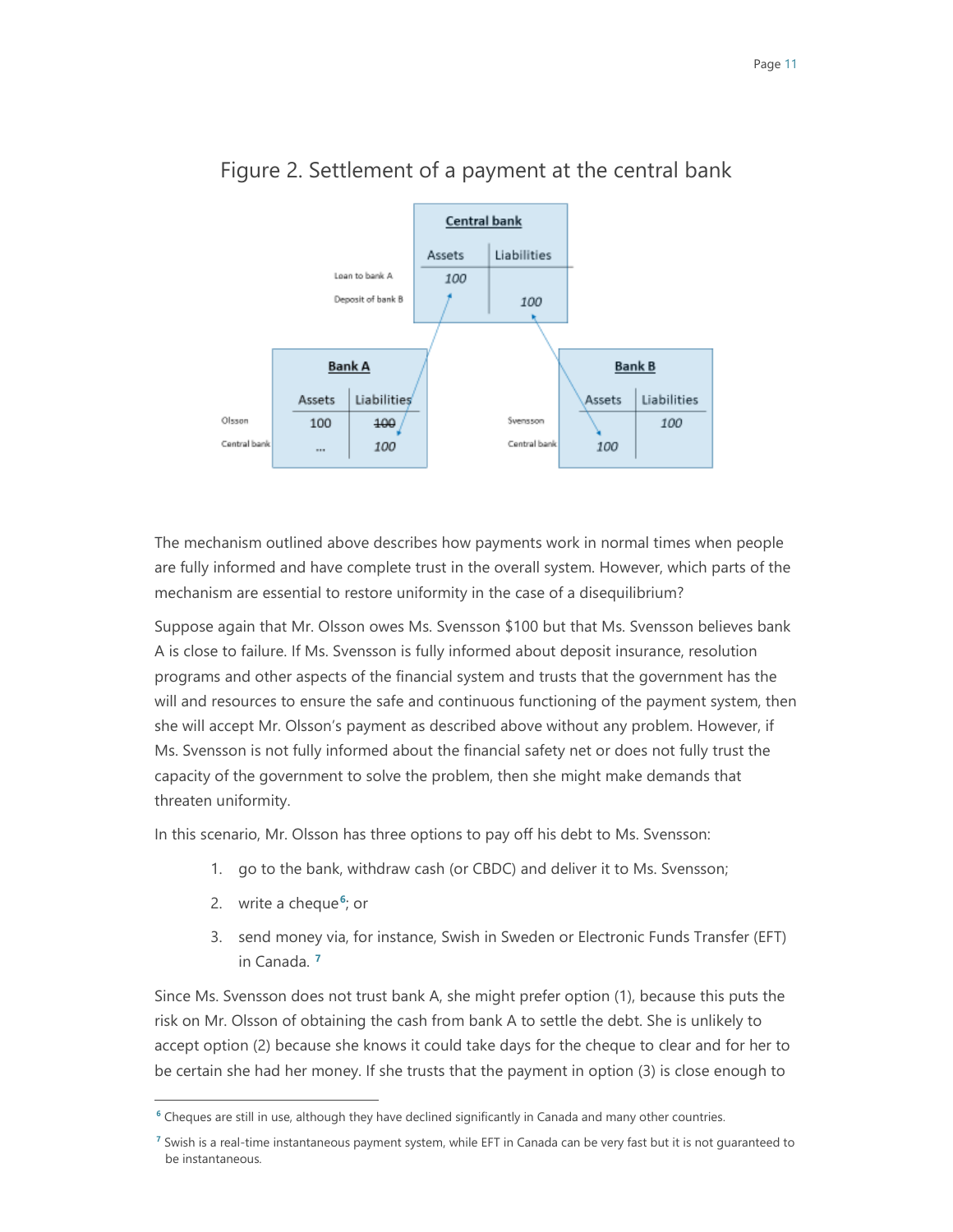instantaneous and that it carries little risk, then she may accept that method. Ms. Svensson will likely accept \$100 cash to settle the debt. But if Mr. Olsson chooses to write a cheque, Ms. Svensson may demand he add a premium to compensate her for the risk during the clearing period. Even if Mr. Olsson pays using option (3), some perceived greater risk might lead Ms. Svensson to demand a premium to compensate her for the risk. But the closer this electronic payment method is to the instantaneous settlement finality of cash, the lower the perceived risk will be of accepting a payment from Bank A.

The uniformity of money will only be broken if enough people begin to demand a premium from customers of riskier banks when using non-cash payment methods as described above. While cash, or a CBDC, does have a role to play in helping to ensure the uniformity of money, this role will diminish with the following:

- growth in the perceived and actual strength of the financial safety net,
- increased understanding of the safety net and financial system,
- greater confidence in the government's ability and willingness to quickly address systemic problems, and
- availability of payment alternatives that are instantaneous and fully understood to be so.

All of these components are important to the uniformity of money. Weakness in any of them could leave some role for cash or CBDC to help ensure the uniformity of different types of money. The importance of this role will depend on the national context. Even if cash or a CBDC is not needed for uniformity under normal circumstances, it could still be significant in extreme crises.

## **The importance of cash or a CBDC for control**

Even if commercial bank money is safe, people might not believe it is. One reason could be that they see a risk that the measures instituted to support commercial bank money will be weakened in the future, in particular in times of stress. Other reasons could be that people are not aware of these measures or that they find it hard to assess how safe they can make commercial bank money. A case in point is that in Sweden only 52 percent of the population is aware of the existing deposit insurance guarantee (Riksgälden 2017). However, the declining use of cash seems to be at odds with distrust in commercial bank money. If people do not trust commercial banks, why do they not hold cash?

In this subsection, we provide a possible explanation for why cash or a CBDC may be fundamental even though people do not hold cash or hold it to a limited extent. The explanation builds on research on decision making in the presence of risk in the domain of psychology.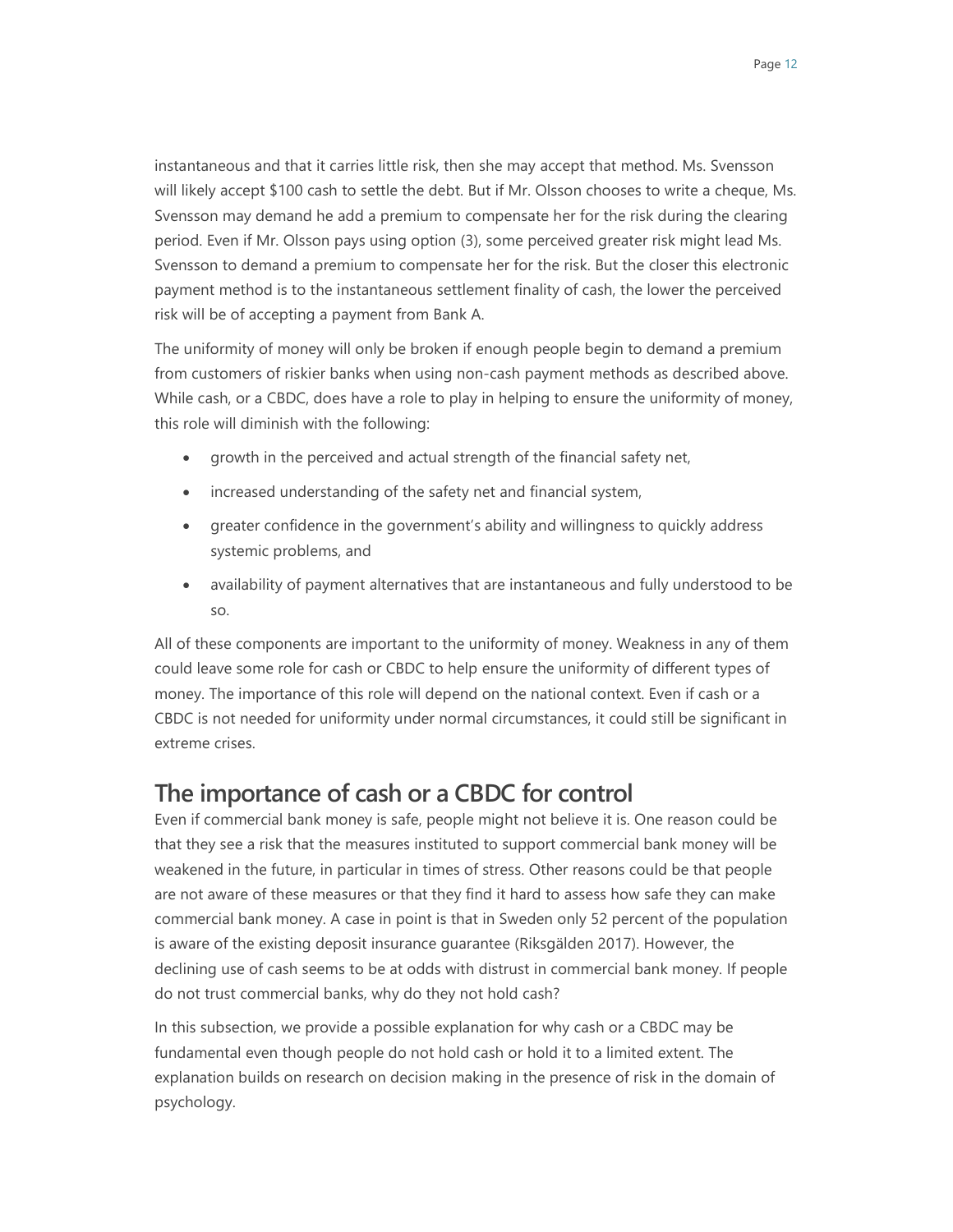#### **The need for control**

Research in the field of psychology has demonstrated that control or perceived control is very important for a person's willingness to engage in a risky activity. If people think they have more control over the outcome of an activity, then they are more likely to participate in that activity. Conversely, they are less likely to participate in activities over which they have no control.

Evidence also shows that control can be broken down into control over the outcome of an event and choice about whether to participate in an event or activity. People are more willing to take risk if they believe they have some control over the outcome. Interestingly, however, when people have control over participation, they will tend to avoid risk. This seems to be because of anticipated regret. To avoid a bad outcome from an activity they chose to participate in, people will sometimes decide to not participate at all. However, once the decision to participate has been made, people feel more comfortable taking risk when they believe they can have some effect on the outcome.

Bracha and Weber's (2012) discussion of financial panics provides an example. They describe how investors gain a feeling of control through their belief that if they understand how financial markets work, they can predict market behaviour. They argue that "events that destroy this sense of predictability and perceived control trigger panics, the feeling that crucial control has been lost and that the future is unpredictable, and hence, dangerous. Resulting behavior, including a retreat to safe and familiar options, aims to minimize exposure to such danger until a new model of how things work has been established" (Bracha and Weber 2012, 4).

#### **How cash or a CBDC could support a sense of control**

Access to cash or a CBDC can give people who distrust banks a sense of control. When individuals always have the option of converting their commercial bank money into cash or a CBDC, they are more in control of the outcome in the event of a banking crisis. Thus, even when people choose not to hold cash or CBDC, its mere availability may be necessary for some people to be willing to hold commercial bank money. Cash or a CBDC is especially useful for this because it is a method of exiting the entire banking system, not just a single bank. Agents may see this as particularly important.

As noted above, the literature also suggests that people will tend to avoid risk if they have control over participation. In our setting, this would mean that people who start out with cash might not want to put it in bank accounts. However, in advanced economies where income and transfers are payed in the form of commercial bank money, people start out with commercial bank money, not cash. Furthermore, in practice, interest payments, down payments, rents and most payments for big-ticket items have to be paid using commercial bank money—and people therefore simply have to hold it.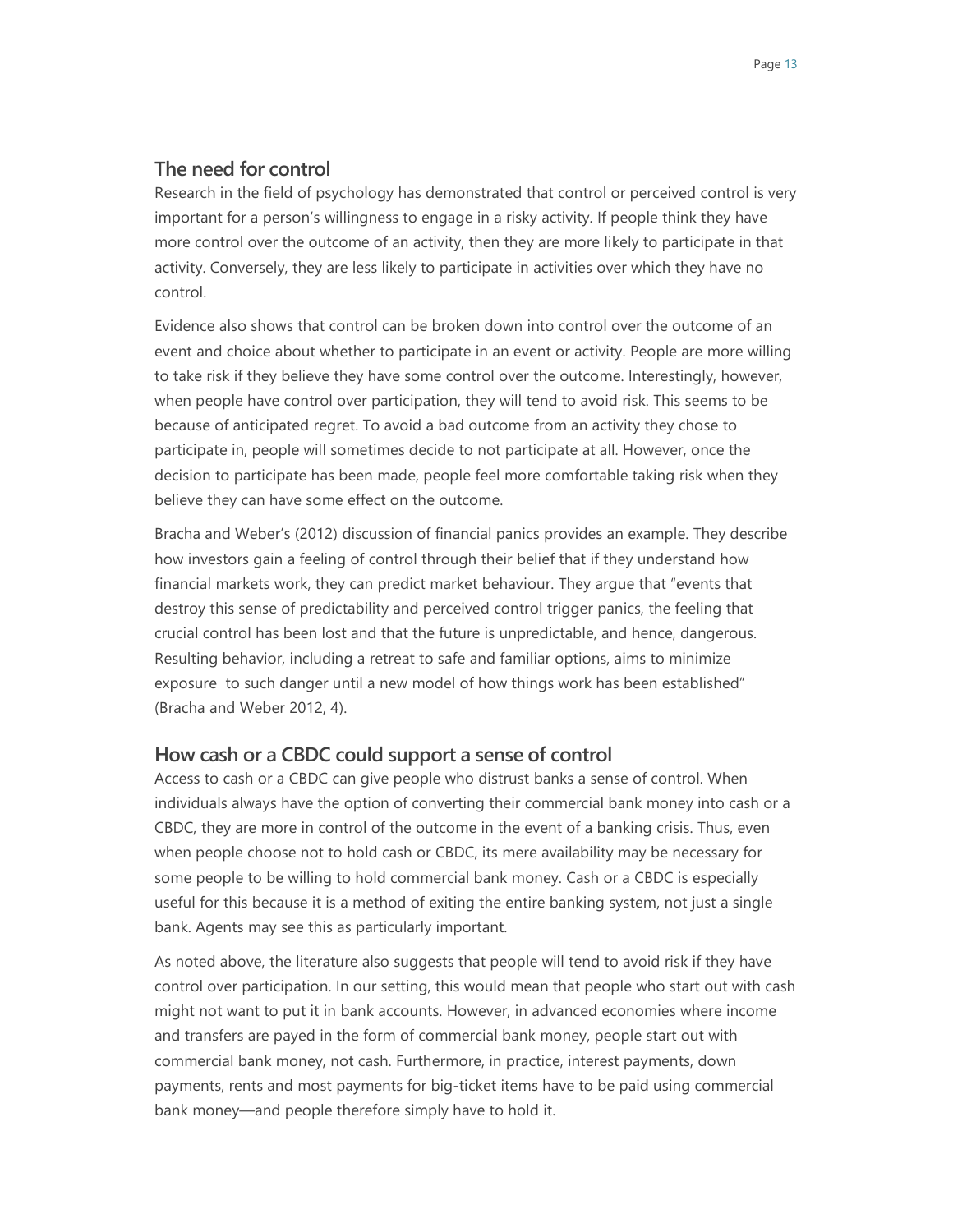In practice, we see that in most circumstances people are willing to use commercial bank money to complete their transactions. This willingness may be due to the fact that instituted measures support bank money, as described above, and that this money can be converted into cash. However, the need for convertibility into cash or a CBDC may be particularly important in times of stress.

#### **Access to cash or a CBDC in times of crisis**

In a crisis, when mistrust in the banking system is at its highest, people become worried about the safety of their savings in banks. The easier it is for them to withdraw their money, the more in control they will feel about their financial well-being, which means they will be less likely to reduce their economic activity in terms of investment and consumption.

Roadblocks (e.g., withdrawal suspensions, banking holidays and quantity limits) designed to protect banks and stop a bank run will all take control away from the individual. This will exacerbate their loss of confidence and the resulting economic downturn. Being able to withdraw their money from the bank may not completely keep people from losing confidence, but it does give individuals a certain amount of control and will reduce the damaging psychological effects of the crisis. Obviously, the central bank will still need to provide liquidity measures or act as lender of last resort to solvent but illiquid banks in crisis.

When individuals always have the option of using cash or a CBDC to get their money out of a financial institution, they are more in control of the outcome during a crisis. Cash or a CBDC is especially useful for this because it is not only a mechanism to exit a bank in trouble but also a method of exiting the entire banking system, which is particularly important during a system-wide financial crisis. The existence of cash or a CBDC thus serves as another line of defence to help maintain confidence in the banking system.

In discussions about CBDCs, it is often argued that a CBDC leads to a higher risk of runs on banks in times of stress, as it presumably would be easier to convert bank money into CBDC than into cash. However, the arguments above suggest that there may be offsetting effects since depositors know that bank money can be moved quickly and easily into CBDC—that might make them less prone to run from banks in trouble.

Today, in most advanced economies, the share of cash is very small compared with bank deposits. The amount of cash available would definitely not be enough to cover demand should all depositors want to withdraw their money in the form of cash. There is therefore a risk that convertibility would have to be suspended in case of a bank run. As emphasized by the Diamond-Dybvig (1983) model, congestion effects may reinforce this problem and intensify a run into cash. If the ability to convert commercial bank money into central bank money is important for control, as argued above, a CBDC would be a preferable option to cash since the central bank can instantly create large amounts of CBDC.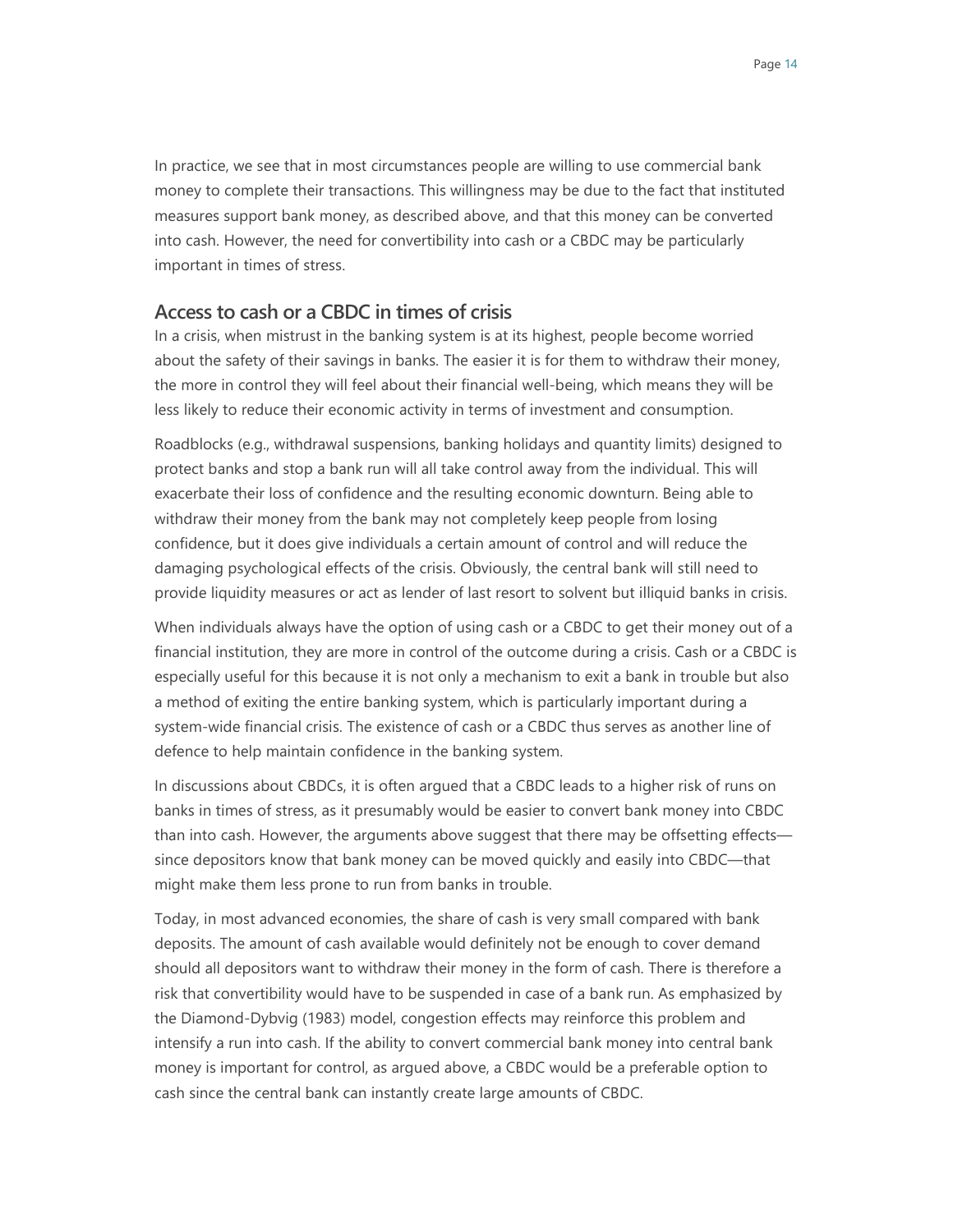# **5. Summary and conclusions**

In this paper, we discussed whether the ability of individuals to convert commercial bank money into central bank money is fundamentally important for the monetary system. This is a significant question because cash, the only form of central bank money that the public currently has access to, is becoming marginalized in some countries. The question is highly relevant to the discussion about whether central banks need to issue a retail CBDC.

Theory suggests that commercial bank money is sufficient if it is safe. We have argued that instituted measures like deposit insurance, lender of last resort, regulations and supervision, together with sound government finances and macroeconomic policies, make commercial bank money safe up to the limit of the deposit insurance guarantee—and often beyond. Thus, to begin with, neither cash nor a CBDC seems fundamental to the monetary systems in countries with these measures in place.

We discussed two other potential reasons why cash or a CBDC might be fundamental.

The first is the role of convertibility of bank deposits into cash or a CBDC for the uniformity of money. We argue that the uniformity of money can be maintained without cash or a CBDC if:

- institutions are strong,
- the government has the ability and willingness to quickly address systemic problems, and
- payment alternatives are instantaneous and fully understood to be so.

Weakness in any of these components may leave some role for cash or a CBDC to help ensure the uniformity of different types of money.

The second reason is the role of convertibility of commercial bank money into central bank money in giving a sense of control to economic agents that mistrust banks. Research has shown that individuals who feel they are in control are more willing to take risks. Thus, in this sense, one of the roles of cash, and potentially of CBDC, may be to promote a sense of control for individuals. Furthermore, by extension this will support individuals' trust and confidence in their financial well-being and the financial sector.

Our overall conclusion is that the question of whether general public access to central bank money in the form of cash or a CBDC is fundamental to the monetary system is a judgment call and depends on the national context. In the two countries that are now experiencing the most rapid decrease in cash, Sweden and Norway, the governments have a proven record of protecting commercial bank money in times of crisis. People therefore have good reasons to believe their commercial bank money is safe should a new crisis come along. However, the perceived control provided by the ability to convert commercial bank money into cash or a CBDC may still be needed to make people willing to hold the former. We find that more research into this mechanism is needed before we can draw any definite conclusions.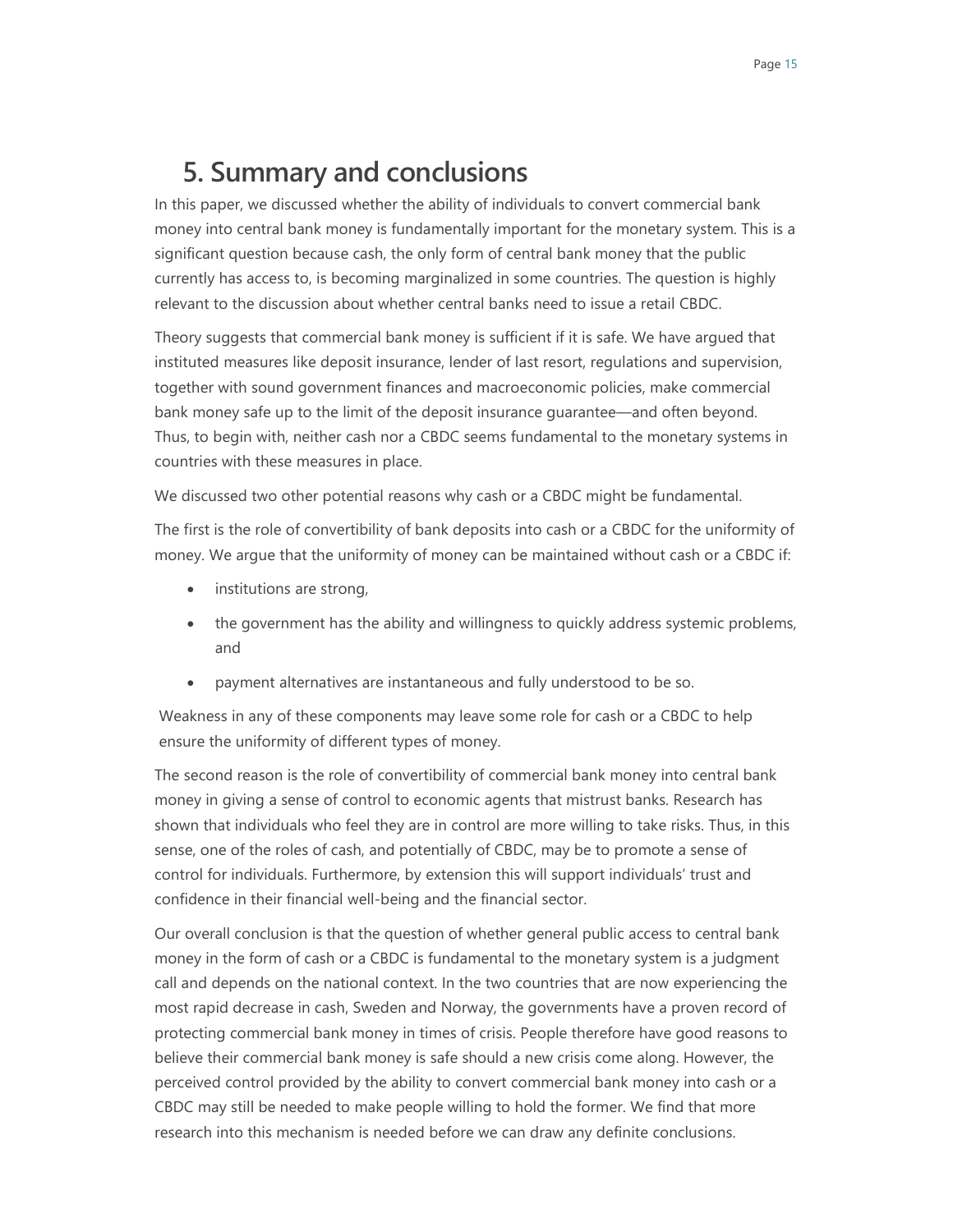## **References**

Andolfatto, D. 2009. "What Is Money? How Is It Created and Destroyed?" Mimeo.

- Bracha, A. and E. U. Weber. 2012. "A Psychological Perspective of Financial Panic." Federal Reserve Bank of Boston Public Policy Discussion Paper 12-7.
- Brainard, L. 2019. "Digital Currencies, Stablecoins, and the Evolving Payments Landscape." Speech at the conference The Future of Money in the Digital Age, sponsored by the Peterson Institute for International Economics and Princeton University's Bendheim Center for Finance, Washington, D.C., October 16.
- Brunnermier, M. K., H. James and J-P. Landau. 2019. "The Digitalization of Money." NBER Working Paper No. 26300.
- Bullard, J. and B. D. Smith. 2003. "The Value of Inside and Outside Money." *Journal of Monetary Economics* 50 (2): 389–417.
- Cavalcanti, R. and N. Wallace. 1999. "Inside and Outside Money as Alternative Media of Exchange." *Journal of Money, Credit and Banking* 31 (2): 443–457.
- Cœuré, B. 2019. [Benoît Coeuré: Interview with Bloomberg.](https://www.bis.org/review/r191017d.pdf) Central Bankers' Speeches, Bank for International Settlements, October 17.
- Diamond, D. and P. Dybvig. 1983. "Bank Runs, Deposit Insurance, and Liquidity." *Journal of Political Economy* 91 (3): 401–419.
- Gu, C., F. Mattesini and R. Wright. 2013. "Banking: A New Monetarist Approach." *Review of Economic Studies* 80 (2): 636–662.
- Hayek, F. A. 1990. *Denationalisation of Money: An Analysis of the Theory and Practice of Concurrent Currencies*. Third edition. London: The Institute of Economic Affairs.
- Kiyotaki, N. and R. Wright. 1989. "On Money as a Medium of Exchange." *Journal of Political Economy* 97 (4): 927–954.
- Kocherlakota, N. and N. Wallace. 1998. "Incomplete Record-Keeping and Optimal Payment Arrangements." *Journal of Economic Theory* 81 (2): 272–289.
- Lagos, R., G. Rocheteau and R. Wright. 2017. "Liquidity: A New Monetarist Perspective." *Journal of Economic Literature* 55 (2): 371–440.
- Lucas, R. E. Jr. and N. L. Stokey. 1987. "Money and Interest in a Cash-in-Advance Economy." *Econometrica* 55 (3): 491–514.
- Mills, D. C. Jr. 2007. "A Model in Which Outside and Inside Money Are Essential." *Macroeconomic Dynamics* 11 (3): 347–366.